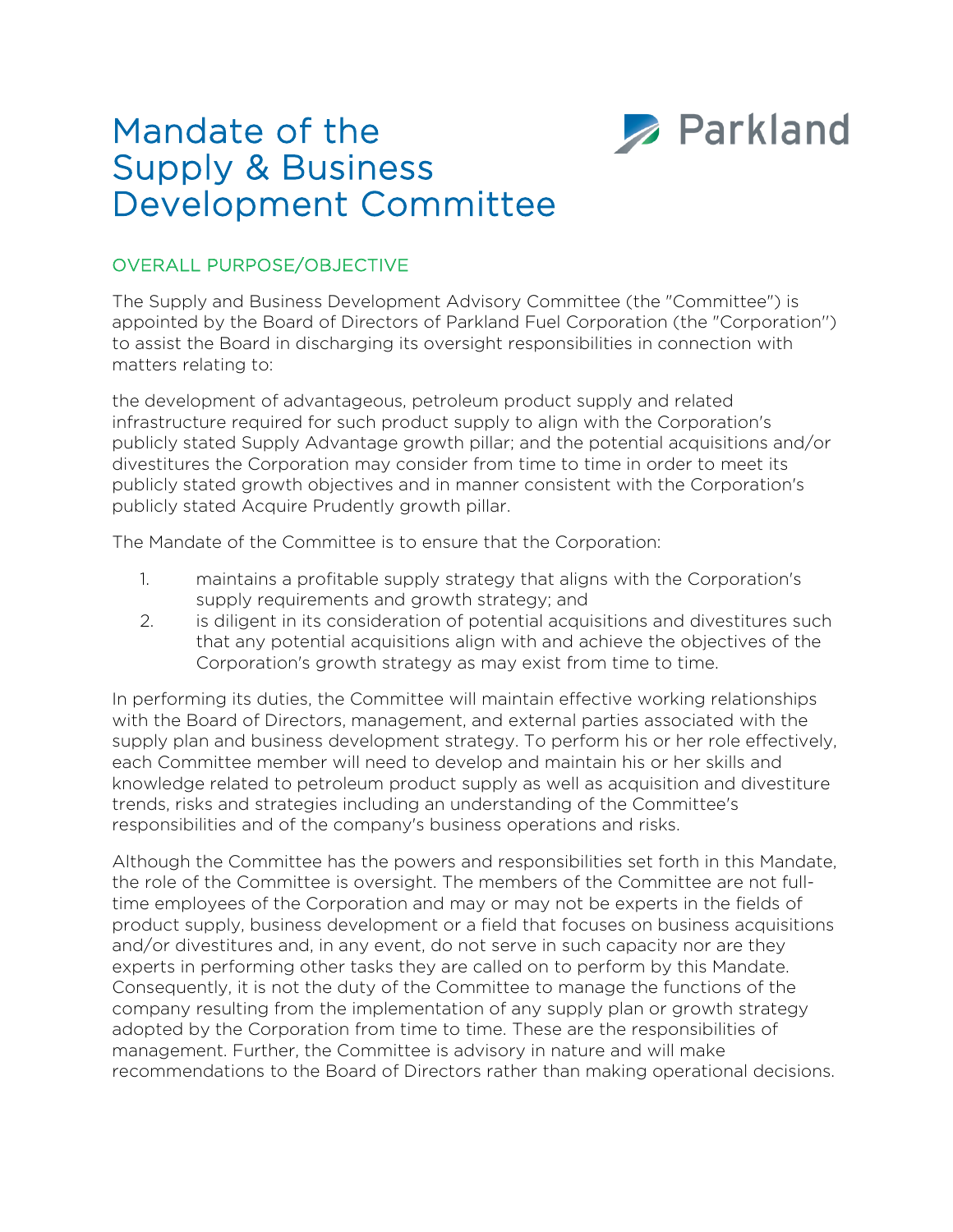# **AUTHORITY**

The Board authorizes the Committee, within the scope of its responsibilities, to:

- 1. perform activities within the scope of this Mandate;
- 2. engage and compensate independent experts and other advisers as it deems necessary to carry out its duties;
- 3. ensure the attendance of corporate officers at meetings as appropriate; and
- 4. request and gain access to other members of management, employees and relevant information to perform this Mandate.

## ORGANIZATION MEMBERSHIP

- 1. The Board of Directors will appoint the Committee members and the Chair of the Committee from the directors of the corporation. The Board of Directors will appoint the Secretary from the directors or officers of the Corporation. The Board of Directors has the authority to remove any member of the Committee at any time.
- 2. The Committee will comprise at least three members.
- 3. A quorum for any meeting of the Committee will be two members.
- 4. Each member should have skills and experience appropriate to the Corporation's business.
- 5. Each member should have skills and experience commensurate with the discharge of such duties and responsibilities.
- 6. A member of the Committee shall ipso facto cease to be a member of the committee upon ceasing to be a director of the Company.
- 7. If and whenever a vacancy shall exist on the Committee, the remaining members may exercise all its powers so long as a quorum remains.

#### **MEETINGS**

- 1. Notice of the time and place of every meeting may be given orally, in writing, by facsimile or by other electronic means to each member of the Committee at least 48 hours prior to the time fixed for such meeting. A member may in any manner waive notice of the meeting. Attendance of a member at a meeting shall constitute waiver of notice.
- 2. Only Committee members are entitled to attend meetings. The Committee may invite such other persons to its meetings as it deems necessary.
- 3. Management of the company and outside stakeholders will be invited to make presentations to the Committee as appropriate.
- 4. Meetings will be scheduled by the Secretary of the Committee as needed to perform its functions.
- 5. The Secretary of the Committee will circulate the agenda and supporting documentation to the Committee members at a reasonable period in advance of each meeting.
- 6. The Secretary of the Committee will circulate the minutes of meetings to members of the Board, and members of the Committee.
- 7. At least one member of the Committee will attend the Board meeting at which the recommendations are proposed.